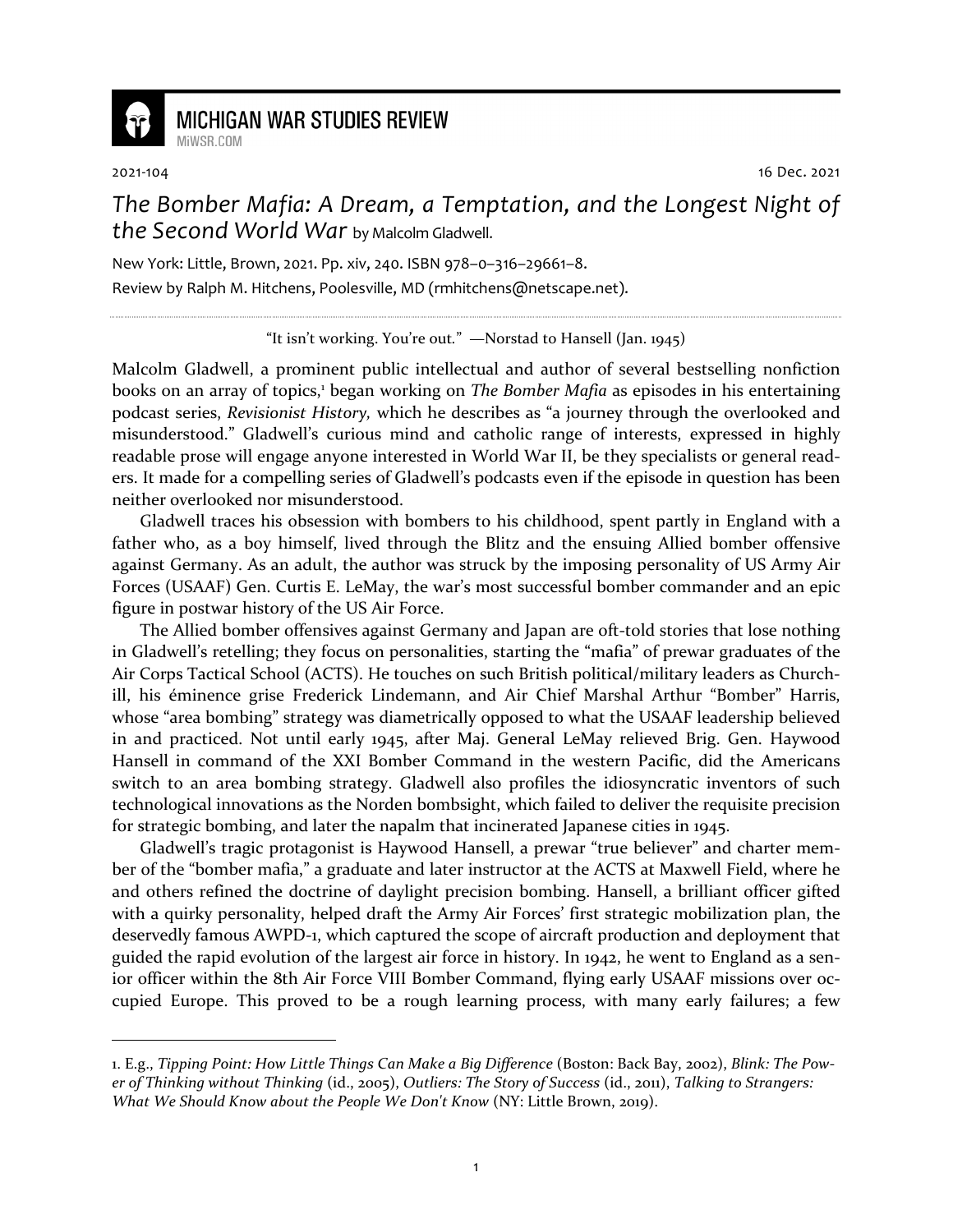successes emerged only after the swift rise in rank of VIII Bomber Command's most intelligent and capable bomber group commander—Col. Curtis LeMay. The contrast between these two men is a leitmotif of Gladwell's book. Hansell was regarded as a visionary spokesman for the bomber mafia in regard to daylight precision bombing, while LeMay the consummate technician and tactician became the "Air Force's ultimate problem solver. (93)

After Hansell was brought back to Washington and the Air Staff, LeMay advanced into progressively more responsible positions and personally led the Regensburg force during the famous and costly Schweinfurt/Regensburg mission (Aug. 1943). The ball bearing factories in Schweinfurt, the primary target, sustained only moderate damage as against horrific losses within the USAAF bomber force. (In his memoir two decades later, LeMay noted that the bombers had been promised plenty of escort support from RAF and USAAF fighters, but remarked that "our fighter escort that day wore black crosses.") The losses on this mission prompted some soul-searching within the bomber mafia but clearly not enough: until the end of the European war, the USAAF deployed daylight bomber forces on precision strikes against industrial targets in Germany, while the RAF pursued its own controversial night-time area bombing campaign. Until late in the war, both the RAF Bomber Command and the USAAF VIII Bomber Command suffered horrendous losses while inflicting enormous civilian casualties in Germany.

The crux of Gladwell's story concerns Hansell's later efforts in the western Pacific as head of the XXI Bomber Command's B-29 force based in the recently captured Mariana Islands and his failure to mount an effective daylight strategic bombing campaign against the Japanese home islands. This despite having at his disposal the most advanced heavy bombers of the war, equipped with the sophisticated Norden bombsight, augmented with advanced ground mapping radar for increased accuracy. Fast moving weather fronts and high-altitude winds posed serious problems; over Japan, the B-29 crews discovered the hitherto under-researched jet stream. In short, the deck was stacked against Hansell, the bomber mafia poster boy, as he struggled to implement the hallowed ACTS doctrine of precision daylight bombing. He was relieved by the pragmatic and ruthless Maj. Gen. Curtis LeMay, who had remained quietly outside the mainstream of the bomber mafia, despite some notable prewar accomplishments in long-range overwater navigation and intercepts of ships far out to sea.

LeMay had been handpicked to head up the other B-29 force, the XX Bomber Command based in India and operating with immense difficulty from bases in China against Japanese targets in mainland China, Southeast Asia, and eventually against Japan's home islands. Logistical challenges—the stupendously difficult forward deployment of fuel and maintenance resources across the Himalayan mountain range—kept LeMay's bombing campaign from being any more successful than Hansell's. That said, LeMay's failures were not of his making and prewar dogma was less of an issue.

The "missing man" in Gladwell's story is the USAAF Commanding General, Henry H. "Hap" Arnold. The costly, accelerated development and deployment of the B-29—"The most expensive single undertaking of the Second World War" (29)—represented a stupendous gamble by Arnold. He believed a successful bombing campaign against the Japanese home islands was vital not only to the American war effort but to his continuing tenure as head of the Army Air Forces and the future of that branch of the service. To this end he sent a trusted deputy, Brig. Gen. Lauris Norstad, to the western Pacific in early 1945 with authority to order a change of command, if he judged it necessary. Shortly after relieving Hansell, LeMay introduced a momentous tactical shift: low-altitude night-time bombing of industrial cities. Napalm, another wartime innovation, proved fearsomely effective. The 1945 bombings killed many thousands of civilians and pushed Japan's